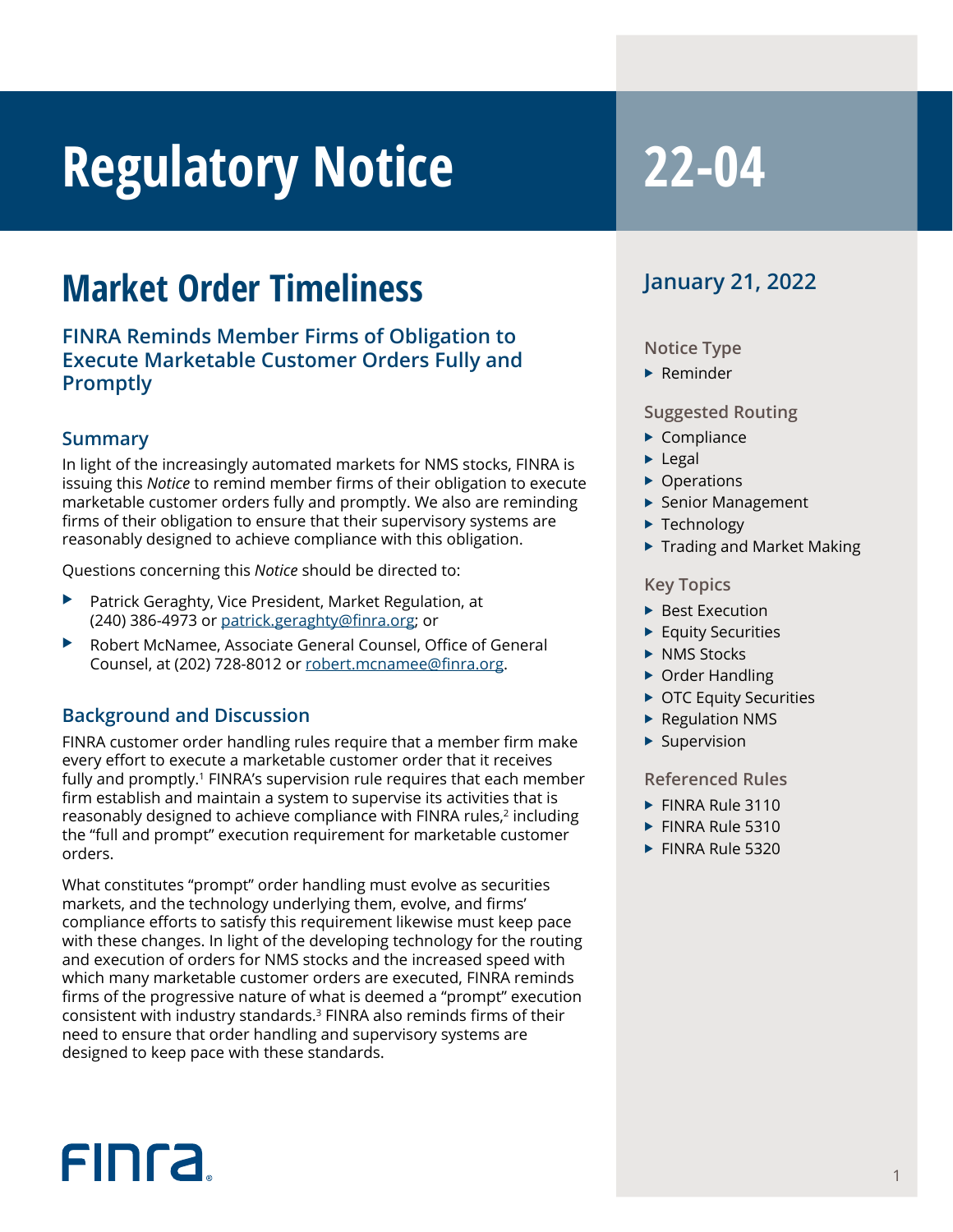The following table provides statistics regarding execution times during September 2021 for held customer market orders in NMS stocks for order sizes of up to 20,000 shares.

| Percentage of<br>l Orders | $97.03\%$     | 99.55%                | 99.68%      | ' 99.94%      |
|---------------------------|---------------|-----------------------|-------------|---------------|
| Time to                   | less than 100 | $\vert$ less than 500 | less than 1 | l less than 5 |
| Execution                 | milliseconds  | milliseconds          | second      | seconds       |

FINRA has observed that, over time, average industry execution times for held customer market orders have trended downward due to technology enhancements, among other factors. FINRA has also observed that firms, either directly or through providers of their order management system, may use exception reports as part of supervising their compliance with the full and prompt execution requirement. However, FINRA understands that these reports in some cases may generate exceptions for only those executions of marketable customer orders that occurred more than 30 seconds following the time the firm received the order or when the order became marketable.

Given that the vast majority of held market orders in NMS stocks are executed within 500 milliseconds following receipt or triggering of the order, FINRA expects firms to regularly evaluate the thresholds they use to generate exceptions as part of their supervisory systems designed to achieve compliance with their "full and prompt" obligations. Firms should modify those thresholds, as appropriate, to reflect current promptness standards for marketable order execution, including the statistics above, other relevant indicators of industry standards, and the firm's own data.4